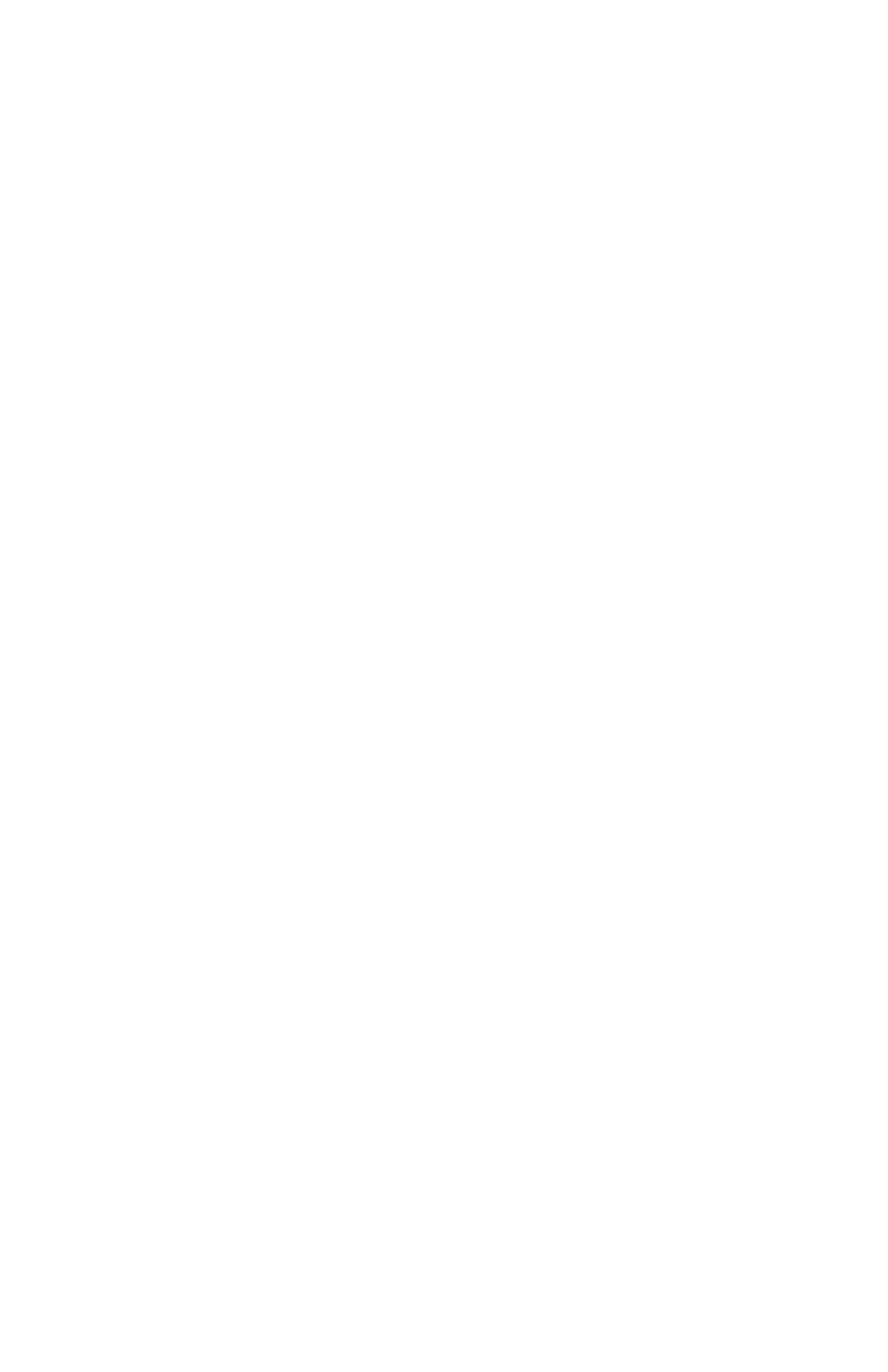# Program

*all works are world premieres*

*Urgency* for piano and chamber orchestra Lowell Hoyt (b. 2000)

Maria Dell'Orefice, piano

Not So Concrète Harrison Cohn (b. 2000)

Morgan Moss, conductor

The Meditating Mind Shrish A. Jawadiwar (b. 1999)

Contrasting Figures Benjamin Price (b. 2000)

Section I Section II

The Tower Noah Slade (b. 2001)

## Morgan Moss, conductor

*When They Broke Down the Door* for soprano and orchestra Sepehr Pirasteh (b. 1993) Poem by Fatemeh (Shahrzad) Shams trans. Dick Davis

Carleen Baron, soprano

The Body Politic Hannah Selin (b. 1989)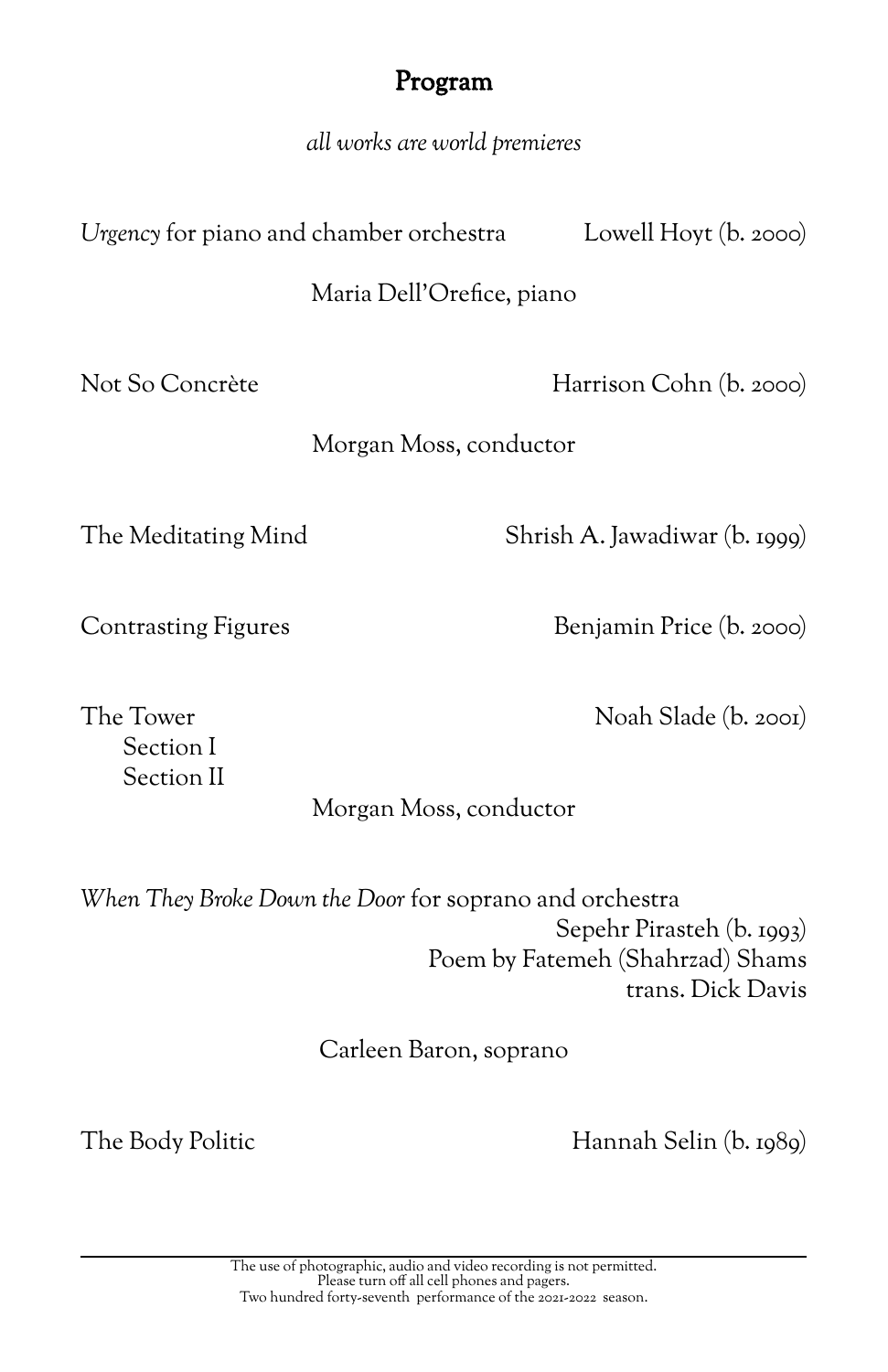# Temple Composers Orchestra

Sepehr Pirasteh, conductor Morgan Moss, assistant conductor Hannah Selin, orchestra manager

FLUTE Bianca Morris

OBOE Amanda Rearden

#### CLARINET 1/BASS CLARINET Wendy Bickford

CLARINET 2/ACCORDION Antonello Di Matteo

BASSOON Joshua Schairer

HORNS IN F Etienne Kambara Amanda Staab

TRUMPET Noah Gordon

TROMBONE Samuel Johnson

**PERCUSSION** Emilyrose Ristine Caleb Breidenbaugh HARP Tina Zhang

PIANO Maria Dell'Orefice

VIOLIN I June Bender\* Melinda Rice Zhanara Makhmutova Samuel Allen-Chapkovski

VIOLIN II Carlos Santiago Sendi Vartanovi Lucia Lostumbo

VIOLA Hannah Selin Cecilia Wright

VIOLONCELLO

Harris Banks Lily Eckman Marcela Reina

DOUBLE BASS Olivia Steinmetz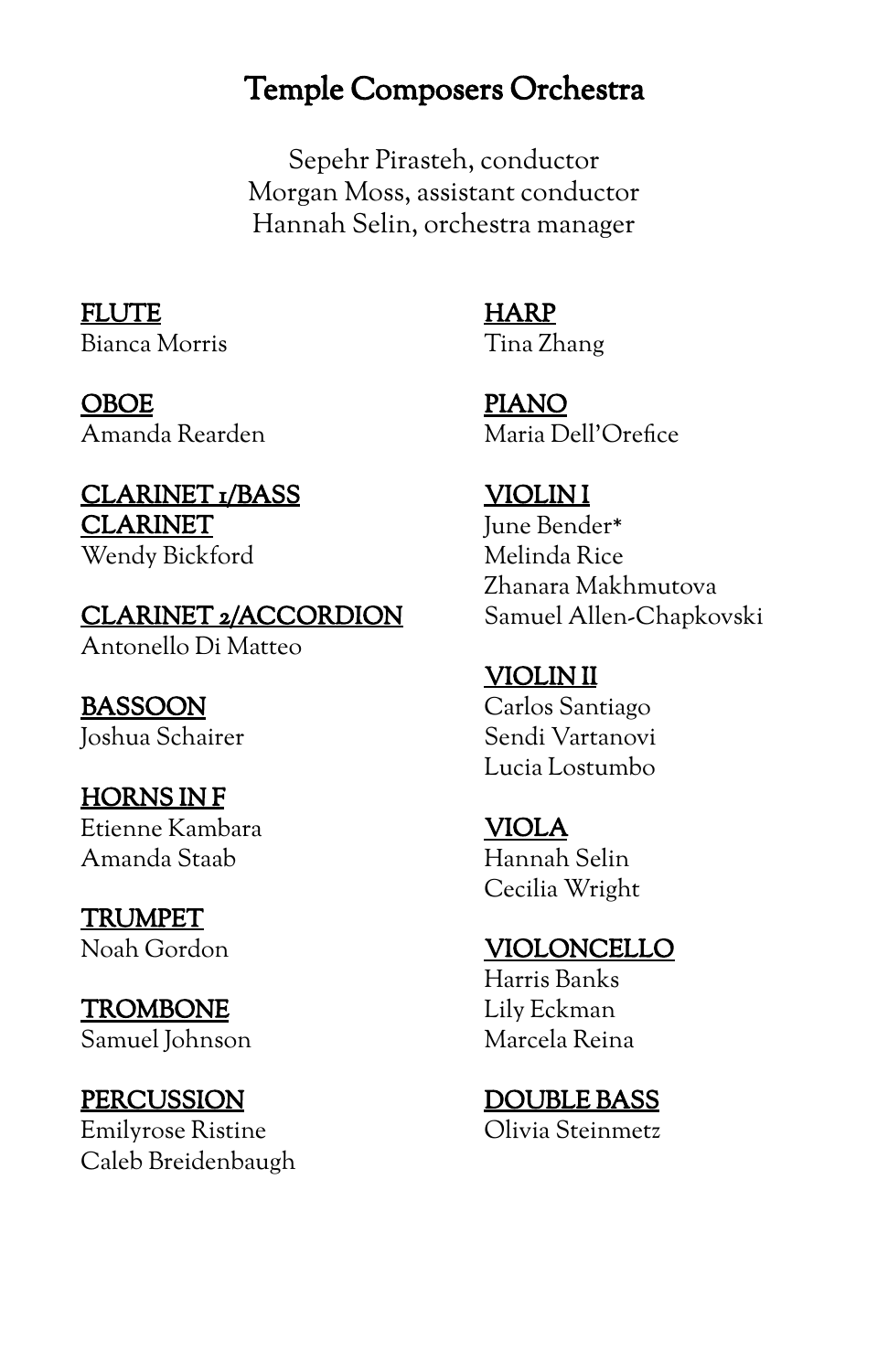#### Program Notes

## Urgency (2022) Lowell Hoyt

The Composers' Orchestra has a fairly standard instrumentation, but it does contain one of my biggest musical pet peeves: orchestral piano. I find it very hard to incorporate the piano into an orchestra, as it either has very few notes to play (which tend to get lost in the texture) or it sounds like a piano concerto, but without the full attention on the soloist. Because of this, I thought, why not embrace this peculiarity and write a concerto movement? Writing a concerto is hard on its own terms, but it at least gave me a structure to work with in terms of sound hierarchy. The obvious problem arises, though: who will be the soloist? I know people who are good enough to play it, but having them join the orchestra for a short piece seems unnecessary. But if I use the pianist in the orchestra, are they prepared to play a more involved part than they were expecting? I wouldn't necessarily know who would play it, so I can't tailor the piece to their specific talents. Luckily, the orchestra's pianist is the wonderful and ambitious Maria Dell'Orefice, who is more than up to the task. Knowing that she would play, the worries subsided, and I knew the piece would be successful. Hopefully you think it is too.

#### Not So Concrète (2022) Harrison Cohn

"Not So Concrète" is a piece for chamber orchestra by Harrison Cohn. This piece started as an exercise in orchestration. Much of the material in the piece originated from a musique concrète composition. The challenge of a project like this is emulating sounds with an orchestra that do not occur naturally on instruments, or elsewhere in the world. Cohn, however, eventually abandoned the idea, instead using the project as a jumping off point for a more freely composed piece.

#### The Meditating Mind (2022) Shrish Jawadiwar

When I sit down to meditate, it is rare that my mind stays focused during each moment. It wanders, usually aimlessly in my experience, and thoughts seem to follow each other. I have tried to capture this phenomenon musically in *The Meditating Mind*. The scale used for the majority of the piece is an Indian scale called *Rāga Toḍi*, which is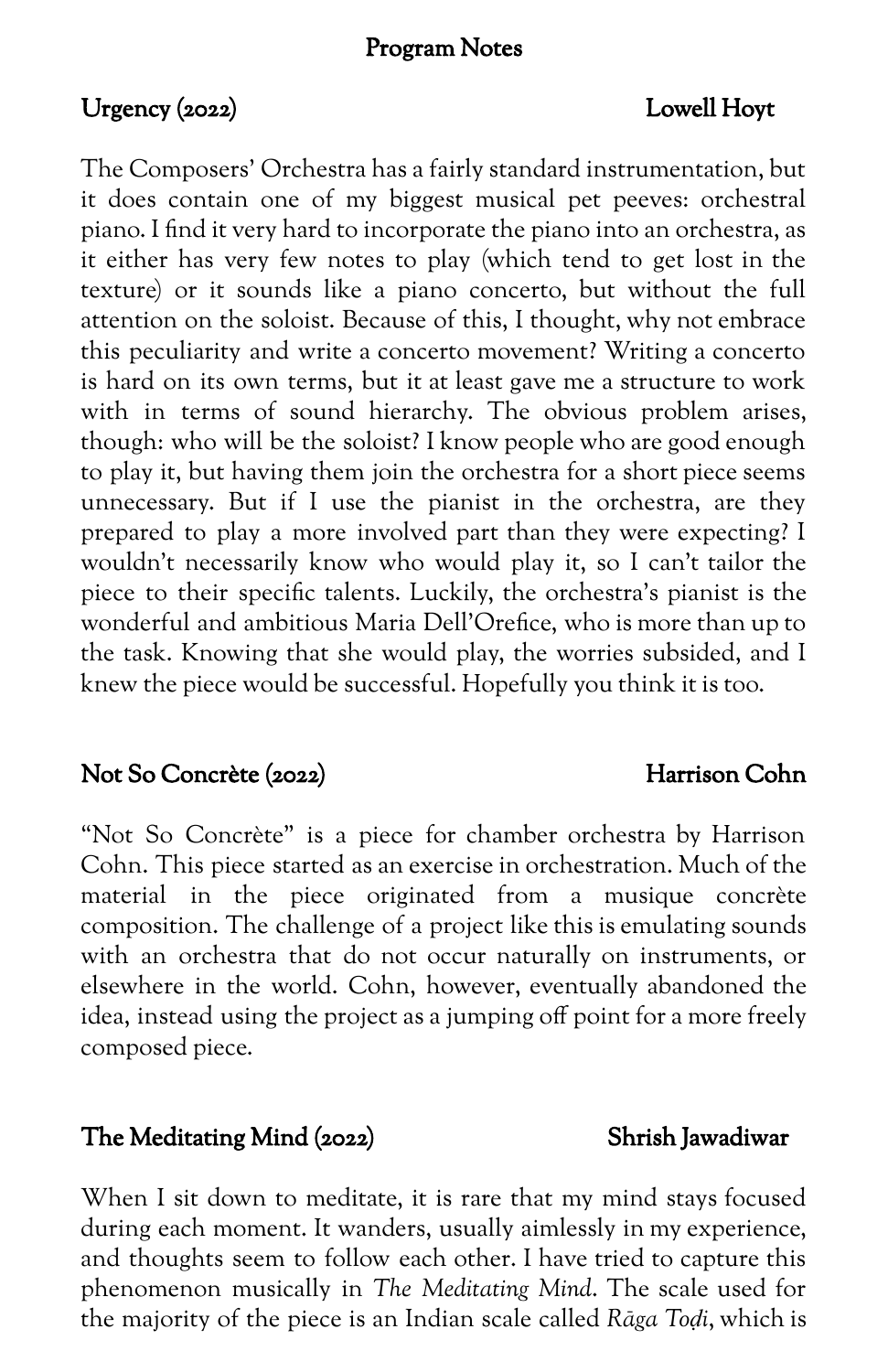traditionally performed in the mid-morning and is said to evoke a sense of devotion.

*The Meditating Mind* alternates between slow, calm sections and short interruptions, imitating a flow of thoughts with interruptions that could arise when meditating. Toward the end of the piece, a sudden interruption seems to come out of nowhere, like a seemingly random thought. This interruption departs from *Rāga Toḍi*, switching to *Rāga Kalyāṇ* (a.k.a. Yaman) for a short while. Just as we can tell the mind to stop a thought and move to a previous one, the brass pulls on the reins to bring the music back to its meditative state in *Rāga Toḍi*, where it continues developing slowly until the music fades out quietly. It is my hope that this piece will be a meditative experience for you, made enthralling by the interruptions. Enjoy the music!

## The Tower (2022) Noah Slade

Score Instructions for the most important instrument of this piece: *When It Begins, Think about the sound emanating from the instrument. Then, Think about how the sound travels through the space around you. Then, Think about how the sound enters your body and your senses. Then, Think about how the sound enters your awareness and your feelings. Then, Think about how the sound is what you're thinking about. Then, Wonder where it could possibly be that you cease to exist. Sustain this for however long you'd like.*

This piece is about the transition from one life to another. This piece is about waking up after a very, very long dream. This piece is called: The Tower Enjoy!

# When They Broke Down the Door (2022) Sepehr Pirasteh

*When They Broke Down the Door* is based on a poem by Fatemeh (Shahrzad) Shams, professor of Persian literature at the University of Pennsylvania, and translated by Dick Davis.

> *When they broke down the door I was in your arms Like a freezing cold lullaby curled in your ear When they broke down the door you gripped me tightly,*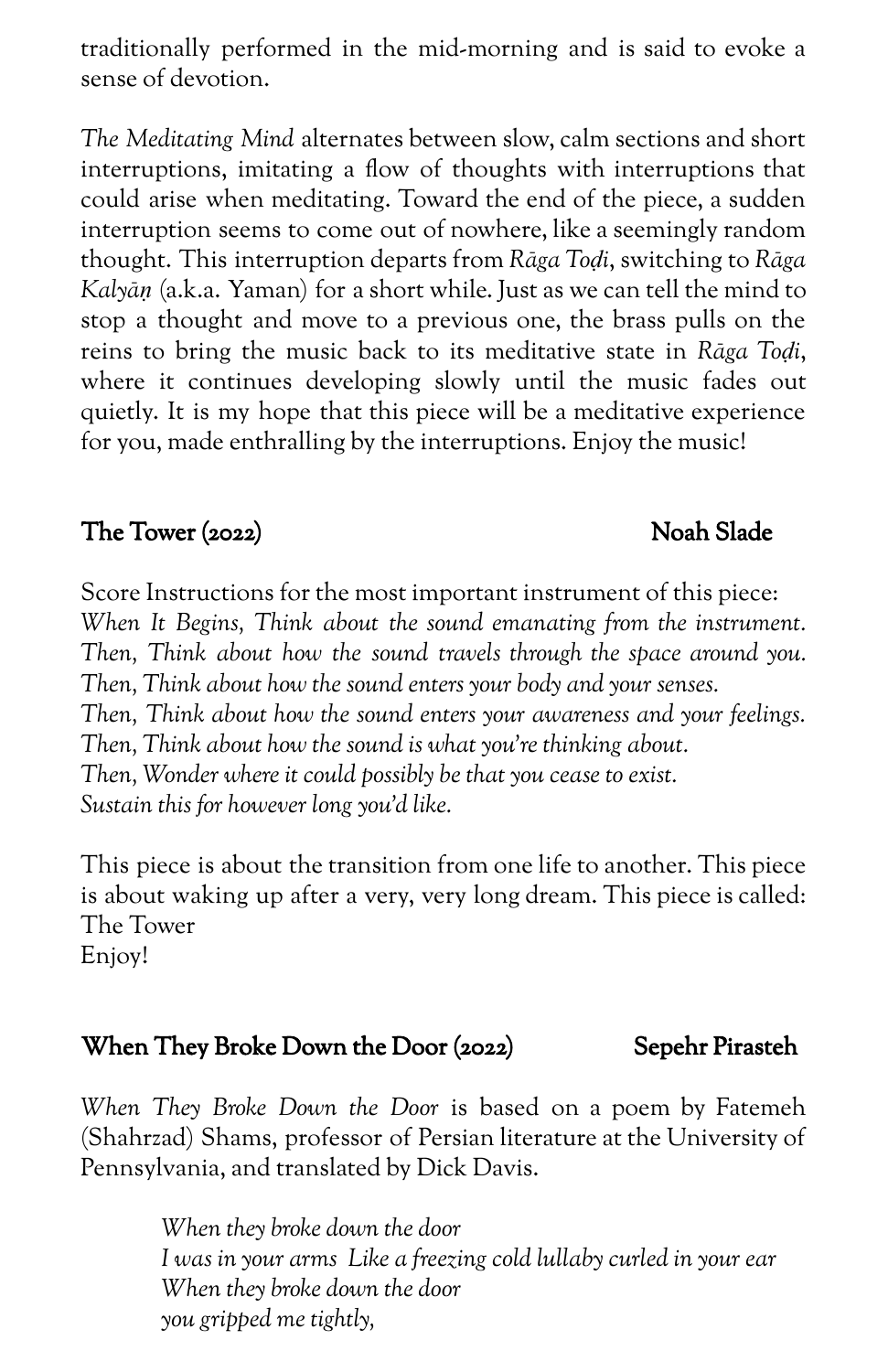*I was the clothes on your body, on that night filled with fear Beneath their kicks and their curses you were naked and I was naked I was your body, dripping blood, unconscious, my dear You fell, and your calm gaze faltered and failed, As though I were something you'd forgotten, year after year When they took you I was a grief-stricken cry, A silent sea where your fabulous creatures appear I was a sadness cracked open, calm in the midst Of your file that was folded now, smudged and unclear And though they have hanged you, in memory's Image, I see myself there, in your arms, my dear.*

Poem by Fatemeh (Shahrzad) Shams Translated by Dick Davis

## The Body Politic (2022) Hannah Selin

*You think that shepherds and cowherds seek the good of their sheep and cattle, and fatten them and take care of them, looking to something other than their master's good and their own. Moreover, you believe that rulers in cities—true rulers, that is—think about their subjects differently than one does about sheep, and that night and day they think of something besides their own advantage. You are so far from understanding about justice and what's just, about injustice and what's unjust, that you don't realize that justice is really the good of another, the advantage of the stronger and the ruler, and harmful to the one who obeys and serves.*

> - Thrasymachus (to Socrates) in Plato's *Republic,* trans. G.M.A. Grube, Book I, 343b-c (circa 380 B.C.)

The sampled voices in *The Body Politic* are from two sources: President Dwight D. Eisenhower's farewell address on January 17<sup>th</sup>, 1961, and a woman preaching on the 2/5 subway line in Brooklyn, NY circa 2018 or 2019. The ending melody is transcribed from a street musician recorded in Hangzhou, China circa 2011.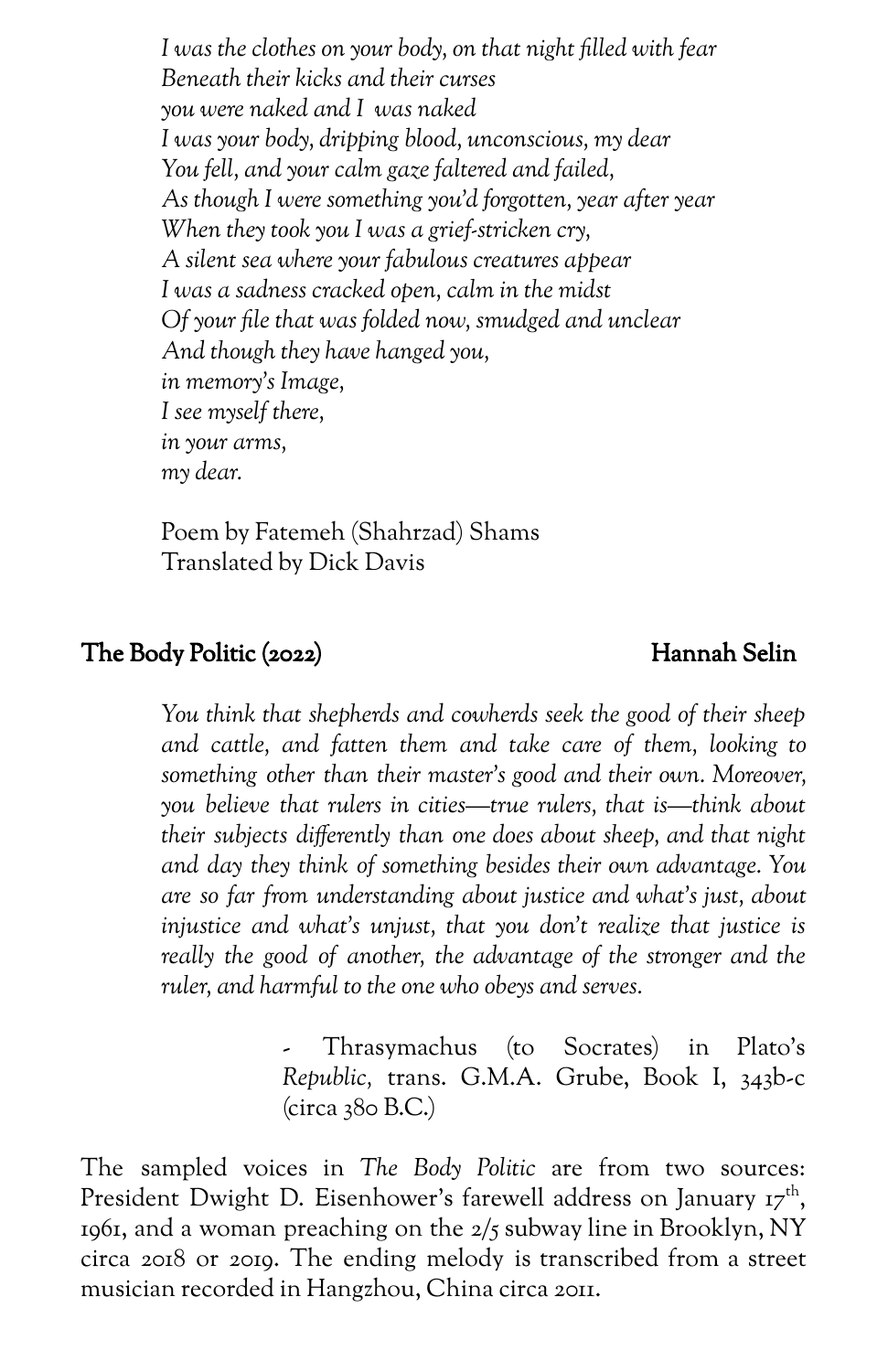## About the Artists

HARRISON COHN (b. 2000) is a Philadelphia based guitarist and composer of chamber, rock, avant-garde, and electronic music. His music has been performed by Soprano Stephanie Lamprea, violinist Charlene Kluegel, violist and electronic artist Trevor New, and others.

Harrison is currently teaching guitar, music theory, and song writing at Music & Arts and The Paul Green School of Rock. He is a senior pursuing a Bachelor of Music Composition at Temple University Boyer College of Music and Dance. His primary musical mentors include Eric York, Emiliano Pardo-Tristan, Cynthia Folio, and William Dougherty.

In his free time, Cohn enjoys baking, reading, attending rock concerts, and spending time with his cats.

A native of Cheltenham, PA, LOWELL HOYT (b. 2000) got his first taste of music in elementary school, where his teacher recommended he join the Keystone State Boychoir. An avid singer, he has sung under the direction of many prominent conductors, including Steven Fisher, Fernando Malvar-Ruiz, Paul Rardin, and Yannick Nezet-Seguin. Over eight years in KSB, his life was shifted in the direction of composition. His first attempts came in 2015, and, under the guidance of Sheridan Seyfried, he continued working on his craft until graduation from the choir in 2018. A senior Music Composition major, he has studied with Jan Krzywicki, Maurice Wright, Matthew Greenbaum, and Cynthia Folio.

**SHRISH JAWADIWAR** (b. 1999) has been composing since the age of ten and has played double bass since the age of eight. His first musical experience was in North Indian (Hindustani) classical music, the features of which inspire many of his compositions. Other influences include the music from the Renaissance, the orchestral music of the Western canon, and music from Bollywood, particularly that of the composer duos Shankar–Jaikishan and Laxmikant–Pyarelal. Using these influences, Shrish strives to find a musical language that appeals to a broad audience.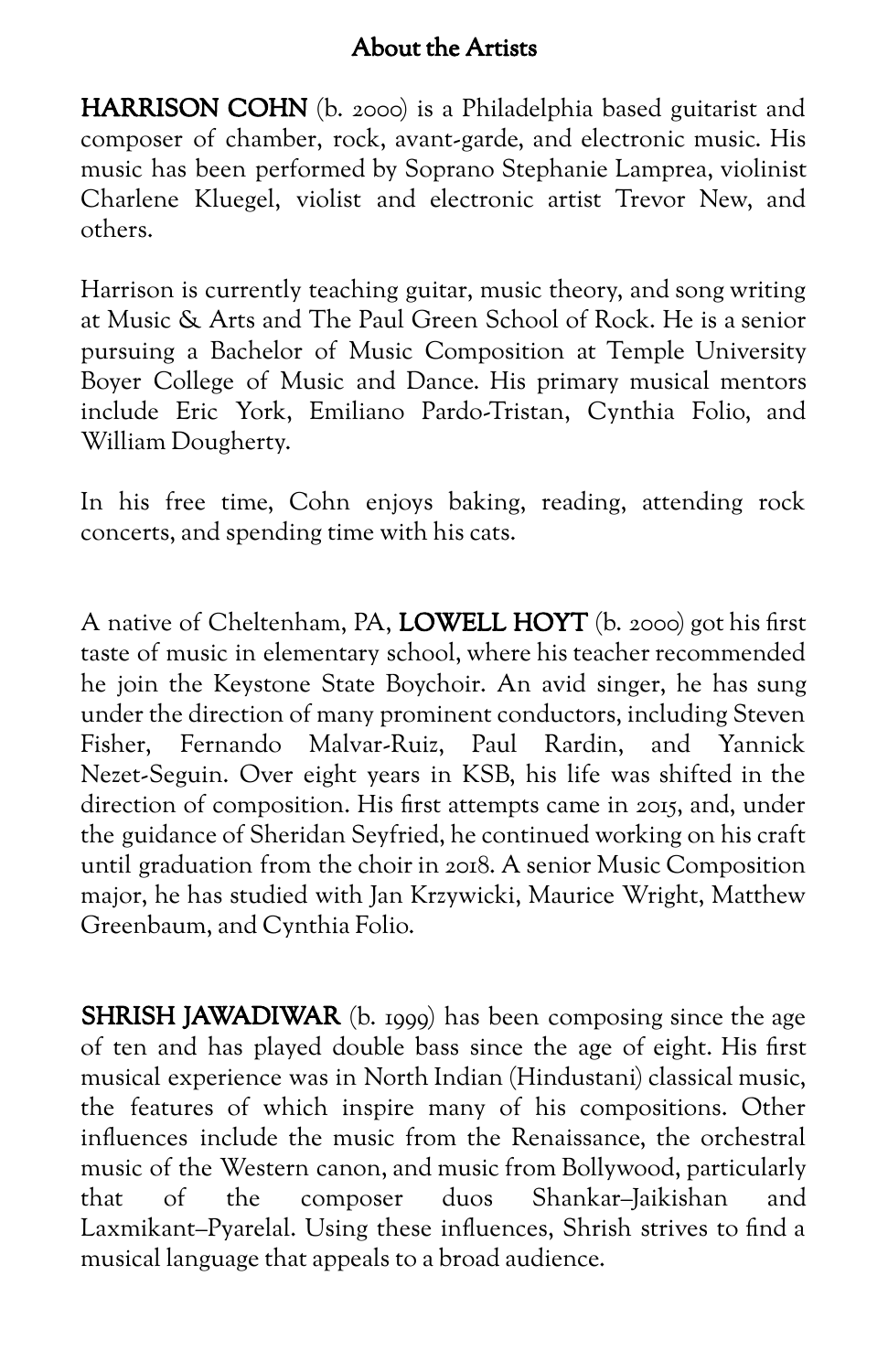Shrish enjoys composing for both chamber and large ensembles, with an affinity for orchestral sounds. His music has been performed at South Brunswick High School, and at The College of New Jersey, where he earned his bachelor's degree in Political Science and Music in 2021. He is also a performer on classical double bass and viola da gamba, and plays in the Temple University Symphony Orchestra and Temple's Early Music Ensemble.

SEPEHR PIRASTEH (b. 1993) is a composer and conductor born and raised in Shiraz, Iran. His compositions draw on Persian classical and folk as well as contemporary classical music vocabularies to express his concerns and fears about the political and social realities of the world we are living in. Sepehr's works have been performed by ensembles such as Argus String Quartet, PRISM saxophone quartet, Pushback Ensemble, Unheard-of Ensemble, Orquestra Criança Cidadã, Hole in the floor, fivebyfive, and members of the Fifth House Ensemble. Sepehr's music has been performed in Argentina, Brazil, Iran, and the United States. As a conductor, he has been focusing on premiering new music written by young composers. Sepehr has served as the assistant conductor of the CMU Symphony Orchestra, director of the CMU New Music Ensemble, Pierrot Ensemble, Concert Orchestra, and Vintage community orchestra in Mount Pleasant, Michigan. In 2020 he started serving as the director of Temple Composers' Orchestra (TCO). Sepehr is currently based in Philadelphia and pursuing his Ph.D. in composition at Temple University.

Composer, violist and vocalist HANNAH SELIN (b. 1989) works with acoustic instruments, voices, electronics and field recordings to create striking and vibrant sound-spaces. She grew up in southeastern Pennsylvania helping her parents caretake a cemetery and listening to her mother write songs on scordatura guitar. Her music carries from this a sense of the supernatural, a closeness with the earth, and a fascination with all things resonant. She is currently working on *Pieces of Place*, a series of electroacoustic chamber pieces that explore the effects of global warming and other geological processes on places she's called home. Hannah is co-founder and lead singer with the band GADADU, and violist and founding member of Xanthoria Quartet and Violalia Duo. She is a PhD candidate in composition as a University Fellow at Temple University.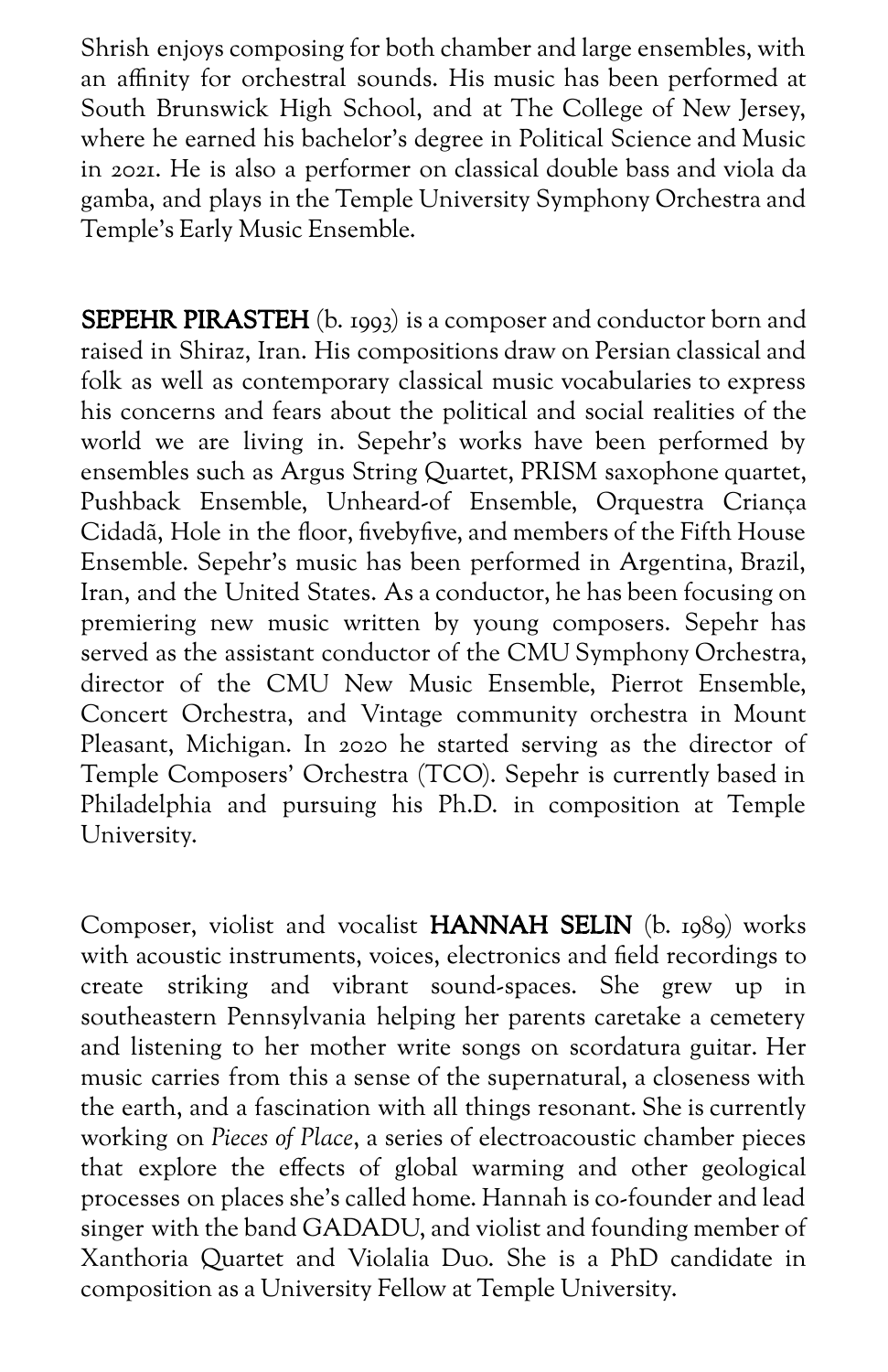NOAH SLADE (b. 2001) is absolutely thrilled to have the honor to compose for the Temple Composers Orchestra. He is a second-year Music and Sociology student at Temple University. He is deeply<br>influenced by impressionism, surrealism, psychedelia, and influenced by impressionism, surrealism, psychedelia, and cinematics. He strives to produce multimedia projects that convey various aspects of the human condition. He hopes to work with musicians. animators, artists, social/political activists, and musicians, animators, artists, social/political activists, and philosophers to create pieces of art that provide opportunities for collaborative creation. Together, with other creators, he hopes to cultivate experiential connection, tangible support, and achievable hope by producing intimate and potent works that describe what being alive, here and now, means to each of us.

*This piece is the opening to a project. It is an introspection on life and death, and the transition to the 'afterlife' as a display of my own personalized spirituality; Incorporating the foundational importance of my matriarchs, connecting to my inner child, healing from religious trauma, growing up with marginalized identities, and exploring presence and groundedness in my humanity. I figured, my first public endeavor as an artist ought to be to bear my soul. I want you to know who I am- my passions, my sense of self, my history, my family, my biggest fears, my hopes, my healing. I want to address these topics in the rawest, most intimate way by talking directly about the impermanence of my own life, seeing everything that this stirs up within me, and showing it to you. I am excited to be launching this project in its entirety soon and to be reaching out to various multidisciplinary creators to actualize this project into an art film.*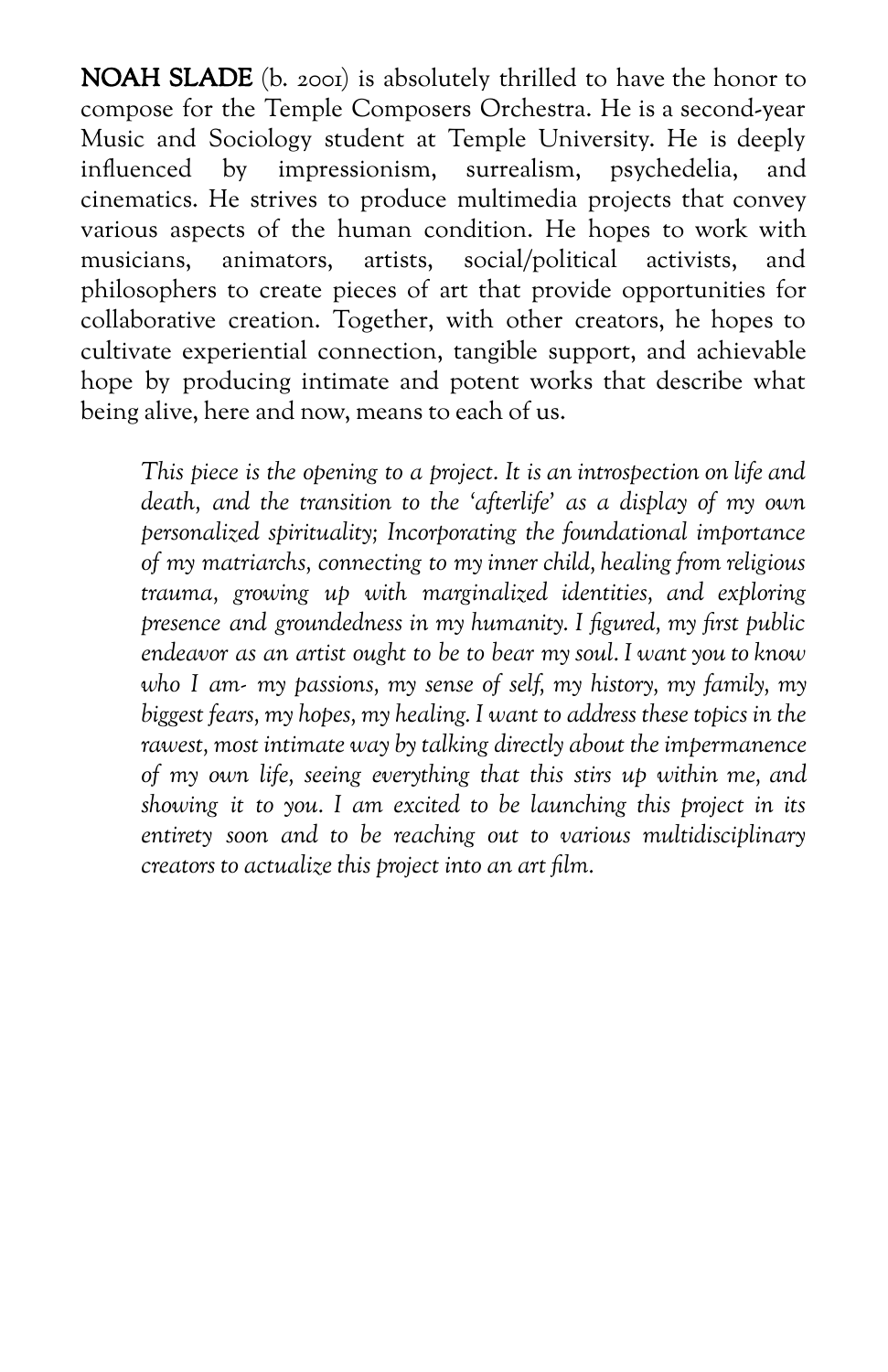#### Boyer College of Music and Dance

The Boyer College of Music and Dance is part of the Center for the Performing and Cinematic Arts at Temple University. Students at the Boyer College have the unique opportunity to interact with leading composers, conductors, educators, performers and choreographers while experiencing a challenging and diverse academic curriculum. The Boyer faculty is recognized globally as leaders in their respective fields. Boyer alumni are ambassadors of artistic leadership and perform with major orchestras, opera and dance companies, teach at schools and colleges and work as professional music therapists, choreographers and composers.

boyer.temple.edu

## The Center for the Performing and Cinematic Arts

The Center for the Performing and Cinematic Arts consists of the Boyer College of Music and Dance, School of Theater, Film and Media Arts, the George and Joy Abbott Center for Musical Theater and the Temple Performing Arts Center. Boyer is home to the three-time Grammy nominated Temple University Symphony Orchestra, award-winning Jazz Program and research and scholarly advancements in music therapy, music theory, history, education, conducting, keyboard, voice and dance. The College also manages its own record label, BCM&D Records, which has released more than thirty recordings. The School of Theater, Film and Media Arts engages gifted students with nationally and internationally recognized faculty scholars and professionals. A hallmark of the School of Theater, Film and Media Arts is the Los Angeles Study Away program, housed at historic Raleigh Studios. The George and Joy Abbott Center for Musical Theater engages visiting performers, guest artists, set designers, playwrights and other Broadway professionals. The Temple Performing Arts Center (TPAC), a historic landmark on campus, is home to a state-of-the-art 1,200 seat auditorium and 200 seat chapel. More than 300 concerts, lectures and performances take place at TPAC each year.

arts.temple.edu

#### Temple University

Since 1884 when founder Reverend Russell Conwell began teaching students, Temple University has evolved into a comprehensive urban research and academic institution. Temple has a world-class reputation and an international presence with campuses in Philadelphia, Ambler and Harrisburg in Pennsylvania, in Tokyo, Rome and educational centers in Seoul, Beijing, London, Paris and Mumbai. Temple's seventeen schools and colleges, nine campuses, hundreds of degree programs and 35,000 students combine to create one of the nation's most comprehensive and diverse learning environment.